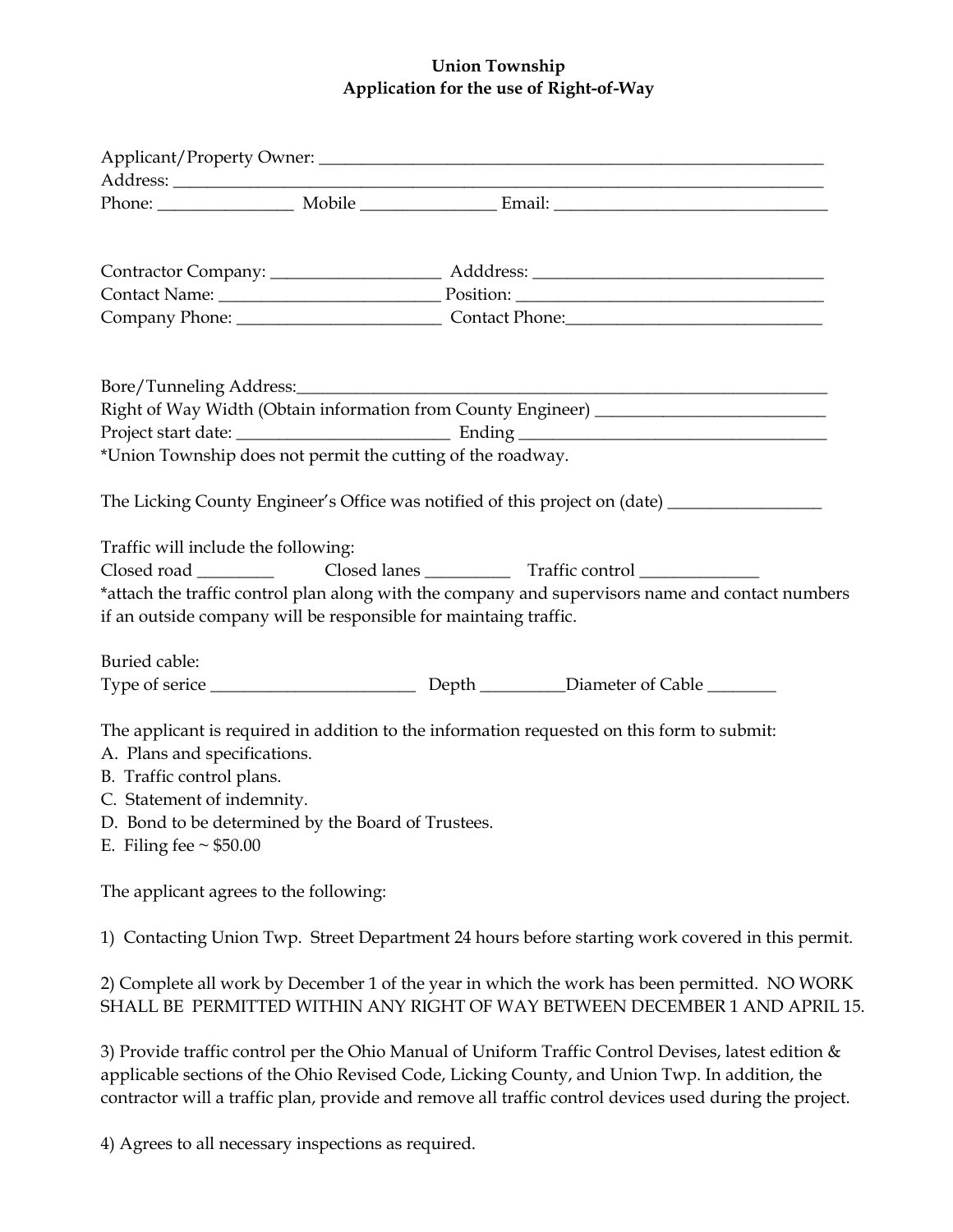5) The material used in the right-of-way shall conform to the standards set by Union Twp. and Licking County and restore all areas disturbed to their original or better condition, insofar as practical.

6) The applicant shall notify all utilities and the Ohio Utilities Protection Service no less than 48 hours before any excavation activities per the ORC 153.64.

7) A copy of this permit must be on-site during the hours of activity.

The undersigned applies for a Road Right-of-way permit for said use. The applicant hereby certifies that all information and/attachments to this application are true and correct and agree to abide by all laws, standards, regulations of Union Twp., Licking County, and the State of Ohio. The applicant agrees to comply with all the conditions, restrictions, and regulations of the Licking County Engineer and the Union Township Trustees in their jurisdiction over township roads. Failure to comply with the above may result in the revocation of this permit.

| (For Township Use Only) |  |
|-------------------------|--|
|                         |  |
|                         |  |
|                         |  |
|                         |  |
|                         |  |
|                         |  |
|                         |  |
|                         |  |